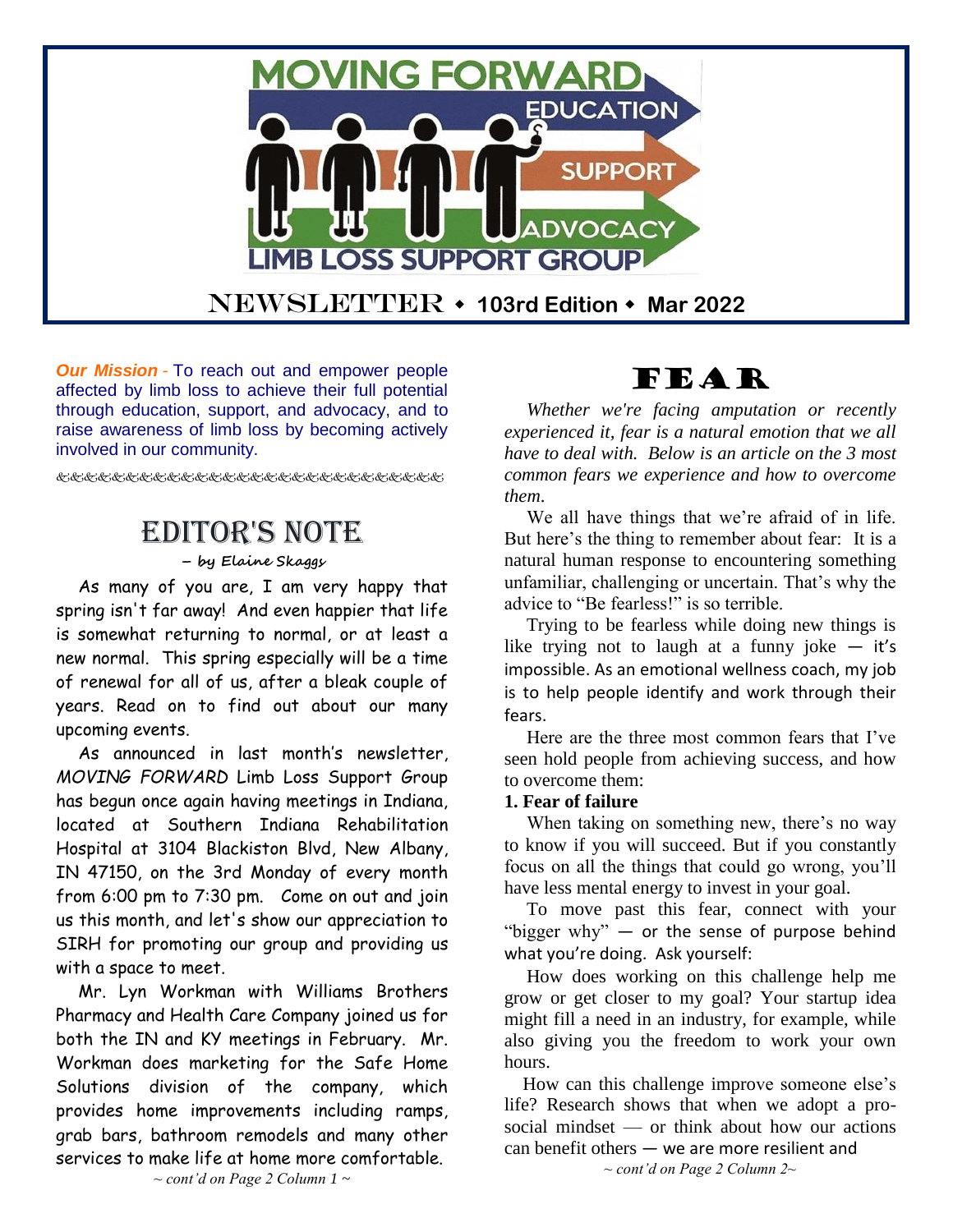### EDITOR'S NOTE (cont'd)

He gave us a brief overview of all the company can do and will return to both locations for the March meetings to give a more detailed description of the company and how they may become a much needed resource for the amputee community.

One of our members, Scott Lee, a Physical Therapist with SIRH and founder of Amputee Boot Camp also attended the IN meeting and spoke with us about the upcoming camp. It will take place at 10:00 am on Saturday mornings, March 5, 12, 19, and April 2, at 2303 State Street, New Albany, IN. The sessions last about an hour and the cost for each is \$25; however, your first time attending will be no charge. Reach out to Scott through his Boot Camp Facebook page, or email at [scelee3@gmail.com.](mailto:scelee3@gmail.com)

Kenney Orthopedics is holding an Amputee Walking School at Bellarmine University/Nolen C. Allen Hall, 2001 Newburg Rd, Louisville, KY 40205, Saturday, March 26, from 9:00 am to 3:00 pm. The school is open to all amputees and meals will be provided. To RSVP, call 502-882 9300 or email [ahowell@kenneyorthopedics.com.](mailto:ahowell@kenneyorthopedics.com)

The Bellarmine Prosthetic Gait Training program is once again in full swing and being run by Professor Dennis Lesch. The name has changed but the mission remains the same, to help amputees get stronger and walk better, and to give students a unique learning experience about working with amputees, and some hands-on training. After being sedentary for a couple years, with skills I had attained diminishing, this couldn't have come at a better time for me personally. And as a veteran of this program, I've attended the 10 week program 5 times previously, I can honestly say that there was not a session I started that I did not end performing better than I had been previously. There certainly is a lot to be said about the benefits of helping others. (Amputees helping the students, the students helping the amputees.) If you are interested in

FEAR **(cont'd)** motivated.

#### **2. Fear of not being good enough**

This fear might sound like "That job requires a lot of communication skills, and I'm bad at that," or "I could never work at that company. They only hire Ivy League grads."

The secret to overcoming this fear is to self-edit your thoughts. Ask yourself:

Is this thought true? Maybe you're afraid you'll mess up a huge presentation and your colleagues will judge you. Usually when you do this, you'll learn that your thoughts are colored by your brain's negativity bias and aren't rooted in facts.

 What do I get by believing that I'm not good enough? Let's say you just got a promotion, and you're convinced you won't know how to handle the new responsibilities. Will this mindset encourage you to give it your all? Of course not! Once you recognize this, think about what you can do to boost chances of success? It might be taking an online course or seeking advice from a mentor.

#### **3. Fear of disappointing others**

No one likes to be a let-down, especially to someone they admire or respect. But the people who truly care about you are not judges waiting to score you on your performance. Instead, they want to see you succeed, even if it means multiple tries.

It's also important to take time to understand yourself, identify your goals, and define what success means to you. This way, you'll be less likely to obsess over other people's opinions of you or the expectations that you think they've set for you.

Nataly Kogan is an emotional wellness coach and best-selling author of "The Awesome Human Project: Break Free from Daily Burnout, Struggle Less, and Thrive More in Work and Life" and "Happier Now: How to Stop Chasing Perfection and Embrace Everyday Moments." She has been featured in The New York Times, The Washington Post and The Wall Street Journal. Follow Nataly on Twitter @natalykogan.



*~ cont'd on Page 3 Column 1 ~*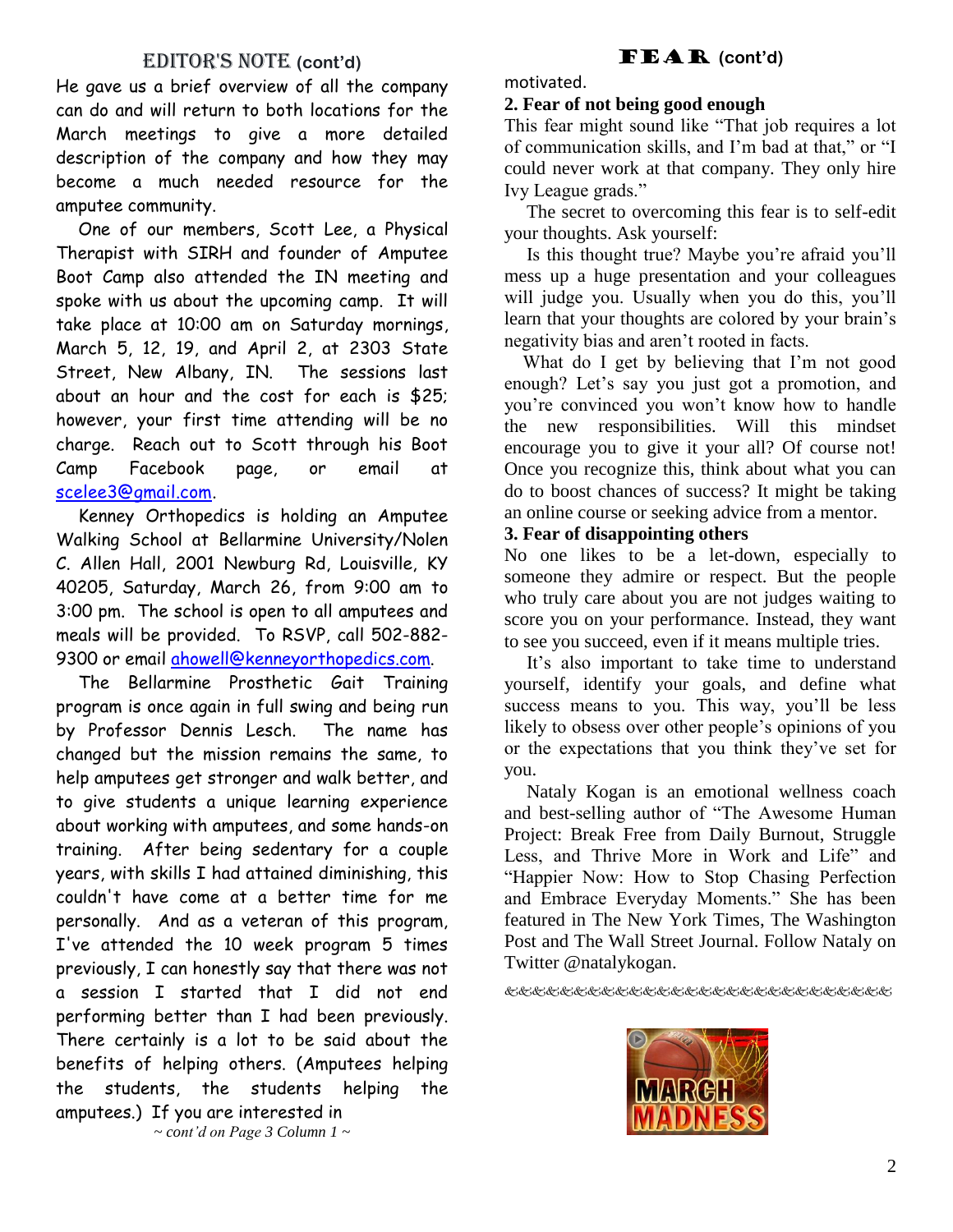### EDITOR'S NOTE (cont'd)

participating in this program, contact Maddie Herring at (859) 533-2805.

One of my favorite annual events is returning this year. On March 19 from 5 – 8 pm we will be holding the March Madness Chili Cook-off at Okolona Fire House, 8501 Preston Hwy, Louisville, KY 40219. Admission will be \$5 per person, with proceeds going to the Paddy Rossbach Amputee Youth Camp. The group will provide toppings, such as cheese, onion, crackers, etc. So bring your favorite pot of chili or a dessert, and maybe win a prize for the best chili. There will be chili awards for Judges Choice and People's Choice, as well as a raffle to win a chili pot filled with goodies and gadgets! Contact Kelly at 502-235-3146 or Elaine 502- 548-6419 if you have questions.

We are still considering some ideas concerning this year's 10-year anniversary celebration of the beginning of *MOVING FORWARD* Support Group. So far we are planning on a catered meal, and maybe a band for entertainment, sometime in June 2022. If you are interested in assisting with the planning, decorating, or if you have any suggestions, please contact Kelly, Elaine, or Mike.

We look forward to seeing you at one of the meetings and the Chili Cook-off this month! Happy St. Patrick's Day!!

使にはいににんどんどうどうせんじゅうどうしょう

### **QUOTE OF THE MONTH**

There are 3 Cs in life: Choice, chance, change. You must make the choice. to take the chance, if you want anything in life to change. -Unknown

# STRONG

The dictionary definition of the word 'strong' varies greatly from physical ability and endurance to having force of character, will, morality, or intelligence. As we as amputees navigate through life's challenges, the word strong can mean many different things to us in the different stages of our life. As we gain life skills, physical strength is very necessary, but so is our mental strength. Our will must be strong to keep us pushing forward. Following are quotes from a few amputees across the nation:

"Taking on each day without whining. Strong in mind and body." ~ Nancy Graham Vierthaler

"Getting up and out of bed daily, pushing through the pain, the obstacles, and having the courage to do whatever you set your mind to. Having the right doctors, prosthetist, prosthetics, and the right prosthetic team are vital. Helping others along their journey."

~ Melissa Ann Davidson Heuser

"Living my life to its fullest, happily!" ~ Janet Rickerson Yergler

"Strong is handling my challenges with grace and using my knowledge to help newer amputees

learn to do the same."  $\sim$  Dave Giaimo

"Strength = letting myself be happy."

~ Emma Corey

"Learning to adapt to the world. Not expecting the world to adapt to you." $\sim$  Jason Nolin

"Strong is, to me, a gift. I, as an amputee, have to prove to others I can deal with what came my way. Why be mad at the world  $-$  life can be so much worse. If I wasn't strong, I'd hear from my mother in heaven to straighten up and be the person she raised. Strong is what my guardian angel gave me."

~ Steve Molnar

"I think of many things: courageous, capable, secure in yourself, and brave."

~ Julie Porterfield Suttles-Strickland

&&&&&&&&&&&&&&&&&&&&&&&

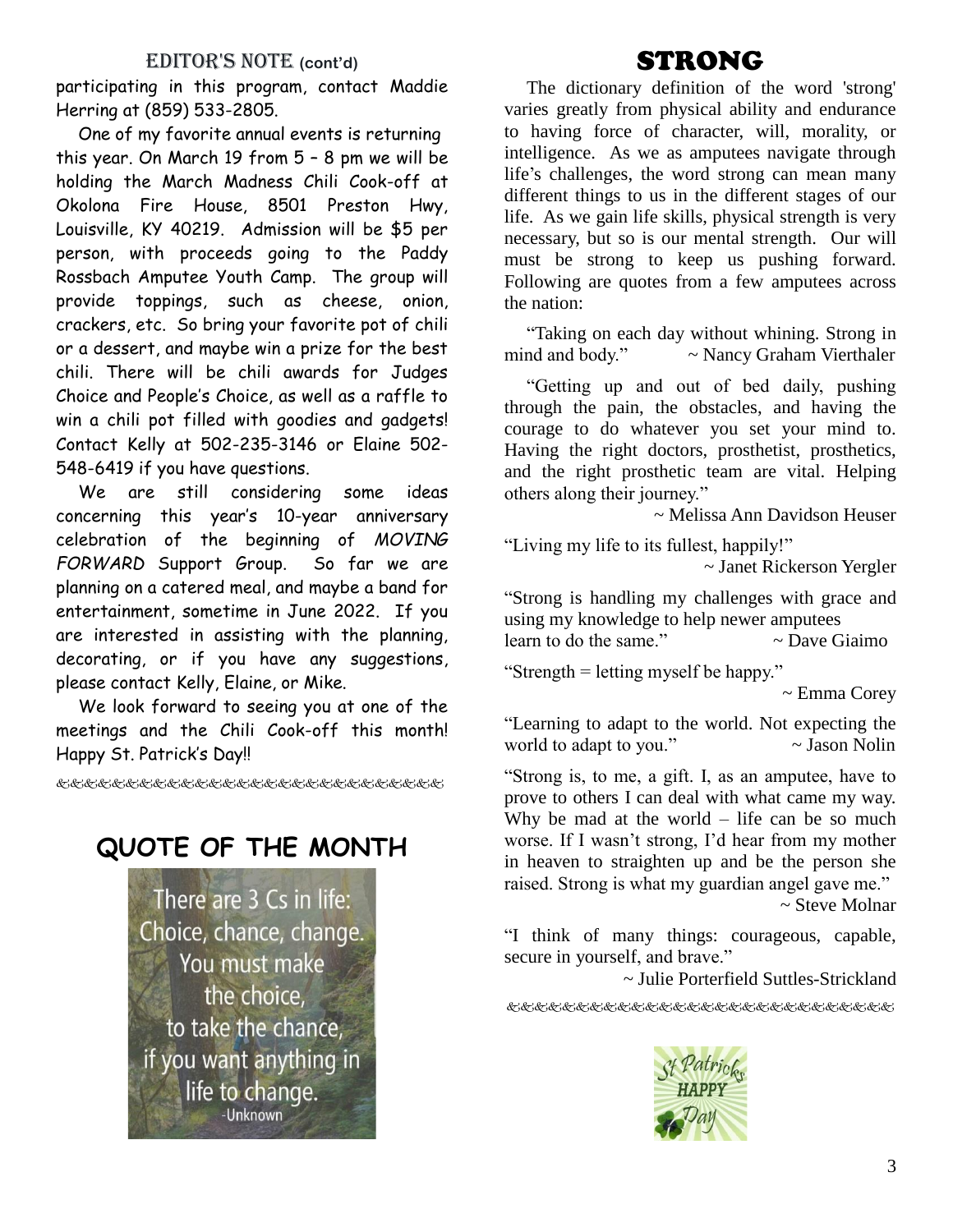## **Ways to Donate to MOVING FORWARD Limb Loss Support**

#### *AmazonSmile*

Go to ["Smile.Amazon.com"](https://smile.amazon.com/ap/signin?_encoding=UTF8&openid.assoc_handle=amzn_smile_mobile&openid.claimed_id=http%3A%2F%2Fspecs.openid.net%2Fauth%2F2.0%2Fidentifier_select&openid.identity=http%3A%2F%2Fspecs.openid.net%2Fauth%2F2.0%2Fidentifier_select&openid.mode=checkid_setup&openid.ns=http%3A%2F%2Fspecs.openid.net%2Fauth%2F2.0&openid.ns.pape=http%3A%2F%2Fspecs.openid.net%2Fextensions%2Fpape%2F1.0&openid.pape.max_auth_age=0&openid.return_to=https%3A%2F%2Fsmile.amazon.com%2Fgp%2Faw%2Fch%2Fhomepage)

Sign in or Create your account Hover over "Accounts and Lists"

Under the "Your Account" items, Click on "Your AmazonSmile"

AmazonSmile is a website operated by Amazon with the same products, prices and shopping features as Amazon. The difference is that when you shop smile.amazon.com, the

AmazonSmileFoundation will donate 0.5% of the purchase price

of eligible products to the charitable organization of your choice!

Once you have registered, you can check back to see how much your orders have contributed to *Moving Forward*.You will know you are contributing to the group because under the search bar it will say "Supporting *Moving Forward* Limb Loss Support Group, Inc."

#### *Kroger Community Rewards Program* Go to:

["https://www.kroger.com/account/enrollCommunity](https://www.kroger.com/account/enrollCommunityRewardsNow/) [RewardsNow/"](https://www.kroger.com/account/enrollCommunityRewardsNow/)

Click on "View Details" (this will take you to a new screen to select our group) Enter our organization number: DC476 or, Sign in or Create your account under box "I'm a Customer"

Search for "Moving Fwd Limb Loss Support" *If you do not have internet access:*

Register at the Service Desk of your local Kroger. Once you have registered, the bottom of your receipt will say that your "Community" rewards are going to *Moving Forward* Limb Loss Support Group. You can check the amount of yourcommunity rewards on their website for each quarter.

### *Employer Deductions*

Many employers offer employees the opportunity to have automatic payroll deductions which are donated to a charity of their choice. Some companies will **MATCH** your donation. If your employer uses Frontstream, Truist, or Network for Good to manage their deductions, *Moving Forward* is listed.

发达的比比比比比比比比比比比比比比比比比比比比比比



# RECIPE OF THE MONTH

## Pineapple Upside-Down Cupcakes

### **Ingredients:**

1 can (20 oz) sliced pineapple, drained, juice reserved

1 box yellow cake mix

1/2 cup vegetable oil

3 eggs

1/3 cup butter, melted

2/3 cup packed brown sugar

12 maraschino cherries, cut in half

#### **Instructions:**

Heat oven to 350°F. Spray 24 regular-size muffin cups with cooking spray.

Cut each pineapple slice into 4 pieces; set aside. In large bowl, beat cake mix, oil, eggs and reserved pineapple juice with electric mixer on low speed 30 seconds. Beat on medium speed 2 minutes, scraping bowl occasionally.

In small bowl, stir together melted butter and brown sugar. Spoon 1-1/2 teaspoons butter mixture into each muffin cup. Top each with 2 pineapple pieces. Place cherry half, cut side up, in center of pineapple pieces. Spoon 1/4 cup batter into each cup.

Bake 20 to 25 minutes or until toothpick inserted in center comes out clean. Cool 5 minutes. Run knife around edge of cupcakes to loosen; invert onto cookie sheet. Serve warm.

&&&&&&&&&&&&&&&&&&&&&&&





*MOVING FORWARD Limb Loss Support Group* Email: [moving4wdamputeegroup@gmail.com](http://us-mg6.mail.yahoo.com/yab-fe/mu/MainView?.src=neo&themeName=pink&bn=54_3093&s=0&pc=1&bucketId=0&stab=1383513823935/yab-fe/mu/MainView?.src=neo&themeName=pink&bn=54_3093&s=0&pc=1&bucketId=0&stab=1383513823937) Website: ampmovingforward.com Phone: 502-509-6780

Facebook: Moving Forward Limb Loss Support

Kelly Grey, President / Facebook Editor / Newsletter Staff

[kjgrey79@gmail.com](mailto:kjgrey79@gmail.com)  $\bullet$  502-235-3146

- Elaine Skaggs, Vice-President / Newsletter Editor [elaineskaggs@ymail.com](mailto:elaineskaggs@ymail.com) ⚫ 502-548-6419
- Julie Randolph, Secretary/ Newsletter Producer  $ibrsweepea@yahoo.com$   $\bullet$  812-557-3970
- Mary Jo Kolb, Treasurer [mjk2you@gmail.com](mailto:mjk2you@gmail.com) ⚫ 502-727-9566
- Mike Portman, Board-Member-at-Large [mdportman712@gmail.com](mailto:mdportman712@gmail.com) ⚫ 502-262-8344